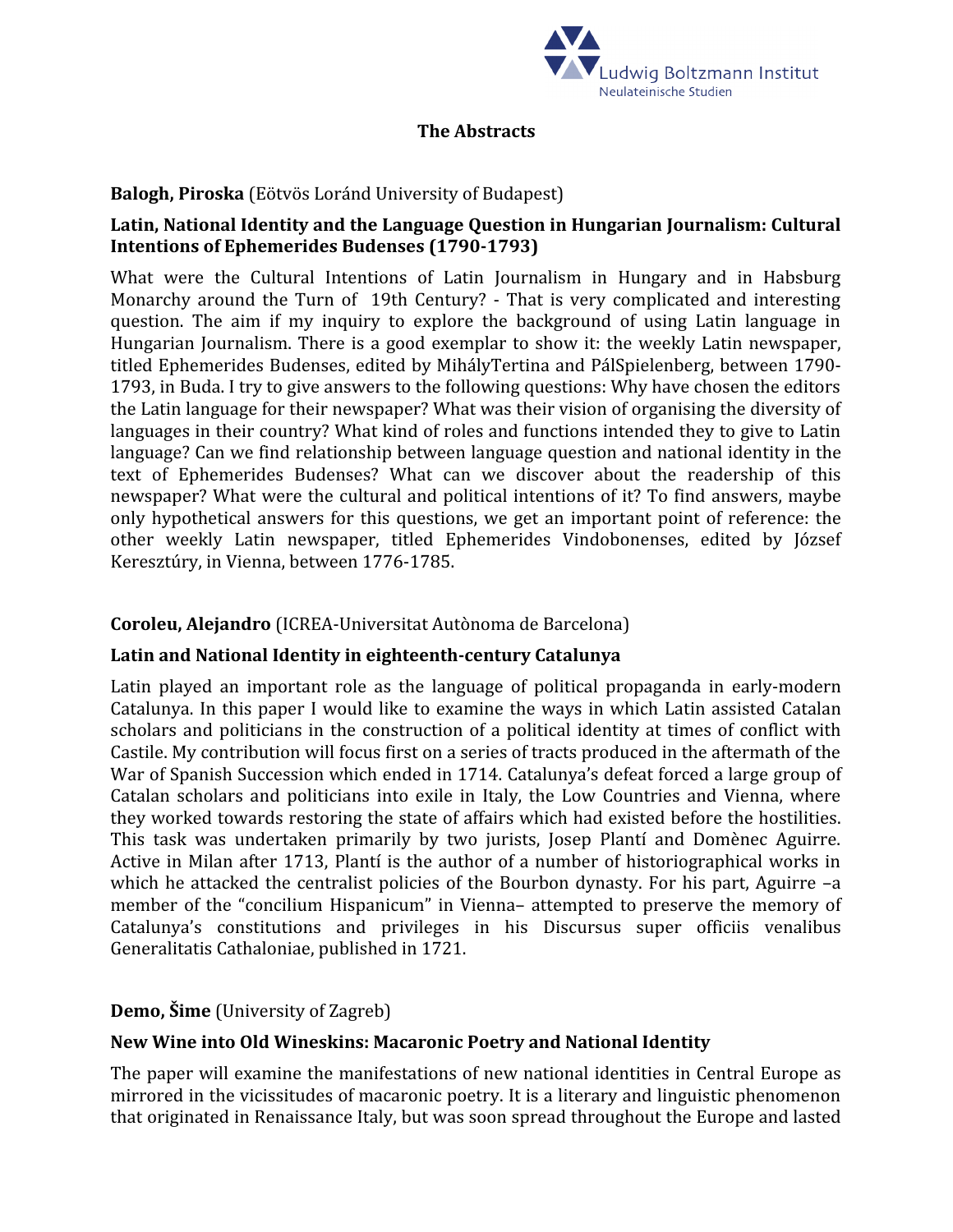until 20th century. Its basic features include language mixing (with Latin as a basic language) and a humorous/satirical/burlesque content. As always, in such poetry the choice of linguistic varieties and their distribution is associated with their social status, i. e. with the relations between speech communities that use them. It places Latin and vernacular in the closest possible connection, thus sharply contrasting them and bringing to light all social tensions between them. So far, researchers have been focused on the origins of the genre in the specific sociolinguistic context of 15th century Northern Italy, having disregarded later instances, especialy those in Central and Eastern Europe, as mere uninventive epigonism. However, the fact that an old linguistic and literary form was taken up to be employed in new circumstances, in the period when the relative power of varieties involved was entirely different and when modern national identities were arising, is itself intriguing and demands a discussion.

## **Gregl, Mislav** (Croatian Institute of History, Zagreb)

## **The impact of political turmoil on professors and students of Academia Zagrabiensis in late 18th and early 19th century**

In the early 19th century the attractiveness of Zagreb as a secondary-school centre was of relative limited scope, but still the number of students who came to Zagreb from different parts of present-day Croatia, Slovenia and Bosnia and Herzegovina was not insignificant. Events and processes of this era, such as Napoleonic wars, frequent changes of political borders and the pressure of Magyarization had their impact on Academia Zagrabiensis cum Archygimnasio. For instance, many students of the Academia, stemming from the newly formed Illyrian Provinces, now had their places of origin transferred to another political entity. At the same time, Hungarian was introduced as a subject in the school curriculum and the question about the future status of Latin in the education system was raised. The impact of these circumstances, as well as some other issues concerning the language question and national identity within the Academia - How did the professors understand the column Natio in the school directories, and does it have anything to do with national identity? What were the motives of those (few) students who chose to attend Hungarian as non-obligatory subject? How did education in this era influence on students who would eventually leave their mark on the political, cultural and social life of Croatia in the period of the national awakening? – shall be considered in this paper, with special consideration on the Latin-written school directories as a source.

#### **Hőnich, Henrik** (Eötvös Loránd University of Budapest)

#### **How To Imagine Communities? - The Variety of Concepts about the Importance and Functions of Language in Making Collective Identities at the End of the 18th Century in Hungary**

After the death of Joseph II the Hungarian public sphere underwent profound structural transformations. This decisive change took place mainly in the explicit political discourses reflecting upon the position of Hungary in the Habsburg Monarchy. However, it seems to be inseparable from the slowly beginning process of the profound modification of conceptions made about the essentials of collective-social dimensions of human existence. In this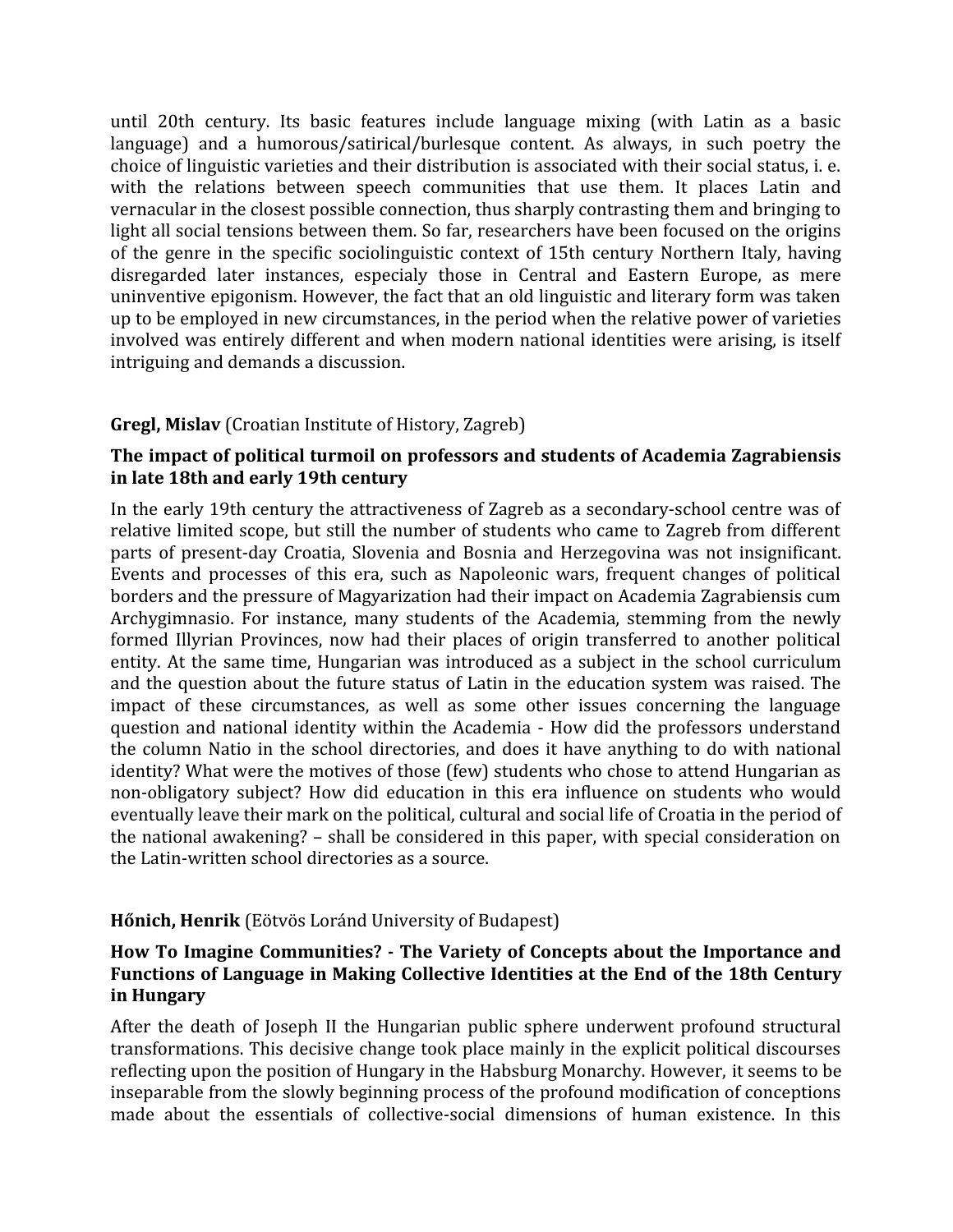complex of processes the language and the discourses about it belong to the most important factors and indicators.

The transformation is detectable both in quantitative and qualitative dimensions. In one respect, an immense increase in the production of political pamphlets can be observed, and new semantic fields emerge in the rhetorics of conceptualizing collectivity, in the other. In early modern Hungary, Latin played an important role in the symbolism of the noble identity: it was one of the basic elements of the system of notions concerning the autonomy and independence of the natio Hungarica. This tradition can be found definitely in the documents. On the other hand, new conceptions about the relations between language and community appear, too. The ethnolinguistic principle, which considers language as the exclusive sign of a (national) community, has the highest importance among the latter. In this stratum of the discourse the arguments for the use of the vernacular (Magyar) prevail.

My aim is to explore the various interactions among the different variants of both conceptions, furthermore I intend to show the diversity of the argumentations regarding the language question in the pamphlets.

## **Jovanovic, Neven** (University of Zagreb)

## **Profiling cultural literacy of Croatian Latin writers**

Around 1980 E. D. Hirsch developed the concept of "cultural literacy", defining it as the body of background knowledge that is taken for granted in literate communication. Hirsch represented this general knowledge lexicographically, as a list of words and phrases, and from a national (in that case, American) perspective. Intuition tells us that the Europe-wide community of people who wrote in Latin during the early modern era must have shared a body of background knowledge as well; but what constituted it? Works such as Helander's study of Neo-Latin literature in 17th-century Sweden (2004) suggest that it is possible to extract a list similar to Hirsch's from the Latin texts of our cultural heritage. But how did this general Latin knowledge change over centuries? How did it overlap with specifically national cultural literacy? Would a list of key terms in Latin differ from its equivalent in a national language?

We approach these questions through a digital collection of texts by Croatian Latin writers, the Croatiae auctores Latini (CroALa, <www.ffzg.unizg.hr/klafil/croala>). CroALa invites such an experiment because it currently makes searchable over 170 files and 440.000 words by some 115 authors connected with Croatian culture who wrote different kinds of texts in Latin from 1200 to 1900.

#### **Juríkova, Erika** (Trnava University)

#### **Multilanguage works of the Hungarian scientist Matthias Bel**

The paper deals with circumstances of creating the works of the Hungarian men of letters Matthias Bel (1684 - 1749). The author is trying to answer the question why Bel wrote his work in several languages, although all of them were addressed to a Hungarian reader, what inspired him to writing, what objectives he pursued and last but not least, what the response to his works was. Moreover, she focuses on the influence of Bel´s work on further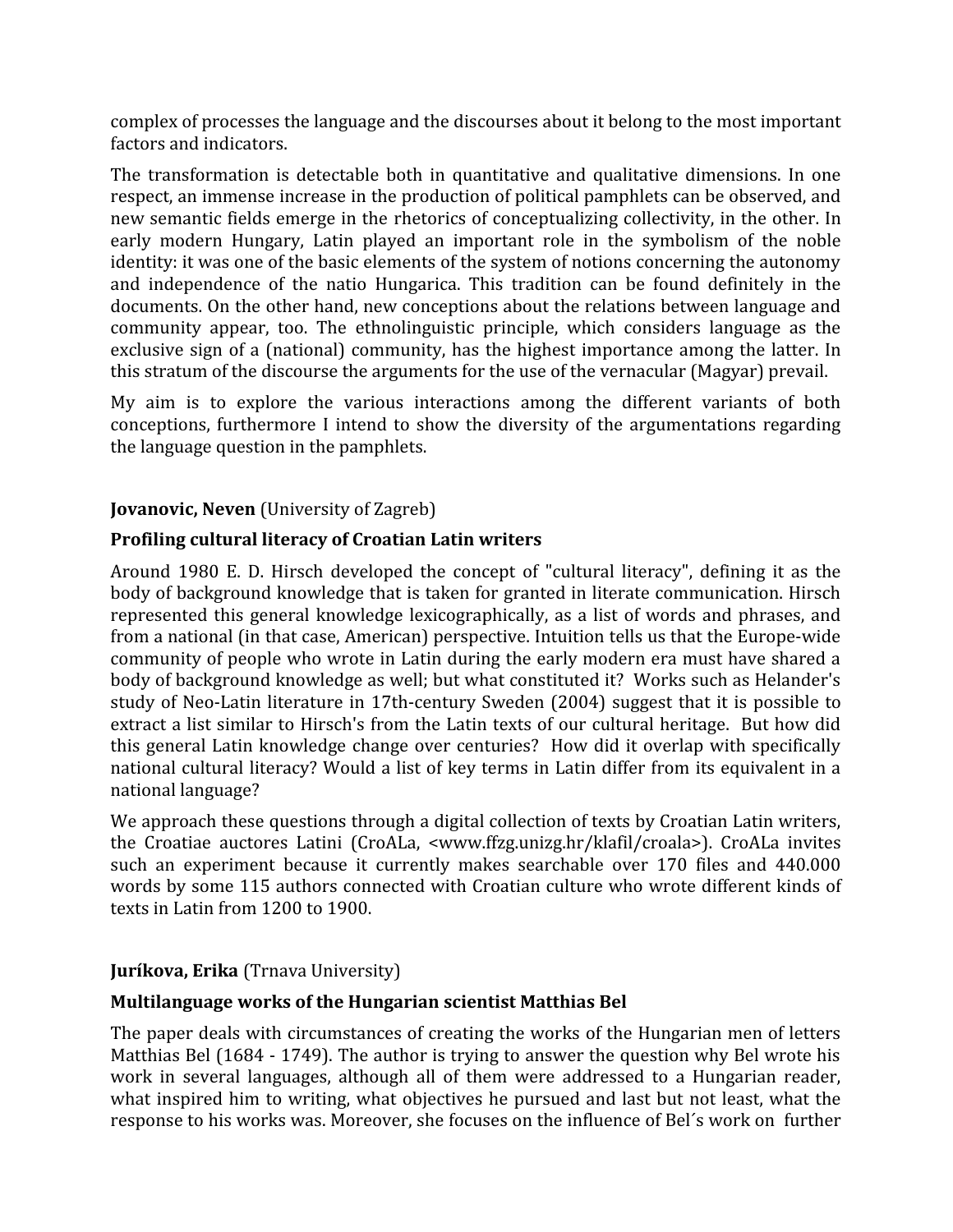development of the Hungarian historiography and its meaning for the development of multi-language literature in the Kingdom of Hungary.

### **Kamusella, Tomasz** (University of St Andrews)

## **The History of the Opposition 'Language vs Dialect:' From Its Graeco-Latin Origin to Central Europe's Ethnolinguistic Nation-States**

The concept of 'a language' (that is, one of many extant languages) and its opposition to 'dialect,' seen as a 'non-language,' and thus subject-able to an already recognized language as 'its' dialect is the way people tend to think about languages in the West today. It seems so obvious that it appears 'natural,' and for that matter to such a degree that the concept of 'language' was not included in Kant's system of categories or in the famous Geschichtliche Grundbegriffe - Historisches Lexikon zur politisch sozialen Sprache. The paper sketches the rise of the 'dialect vs language' opposition in classical Greek, its transposition onto classical Latin, and its transfer, through medieval and renaissance Latin texts to the early modern period. On the way, the Greek and Latin terms for 'language' (and also for 'dialect') sometimes functioned as synonyms for peoples (that is ethnic groups), which contributed to the rise of the equation of language with nation in the early 19th century. It was the beginning of the ethnolinguistic kind of nationalism that prevails to this day in Central Europe.

### **Klint, Paweł** (University of Wrocław)

## **The Process of Supplanting Latin with Polish Language in Gentry Court Registers in the 17th and 18th Century**

This paper will show the stages of replacing Latin by the native language (Polish) during XVII and XVIII century, based on the court registers kept only for the gentry.

In this process three stages are apparent: wider appearance of Polish language in court registers (the first half of XVII century), coexistence of both of the languages (the second half of XVII and the first half of XVIII century) and finally marginalisation and the expulsion of Latin from the official court protocols.

It is worth showing whether Latin was a functioning language only in official court documents (e.g. forms) or perhaps in narrative documents i.e. witness testimonies, testaments, court protests. This analysis will show the process of domination of Polish over the Latin language in private as well as public sphere of Polish gentry.

**Kontler, László** (Central European University, Budapest) and **Aspaas, Per Pippin** (University of Tromsø)

#### **Before and after 1773: Central European Jesuits and the politics of the Latin language in the late eighteenth century Habsburg Monarchy**

The eighteenth century is widely regarded as having inaugurated the advent of multilingual modernity in European culture. Even learned communication within the republic of letters seems to have been gradually but decisively shifting towards the use of modernized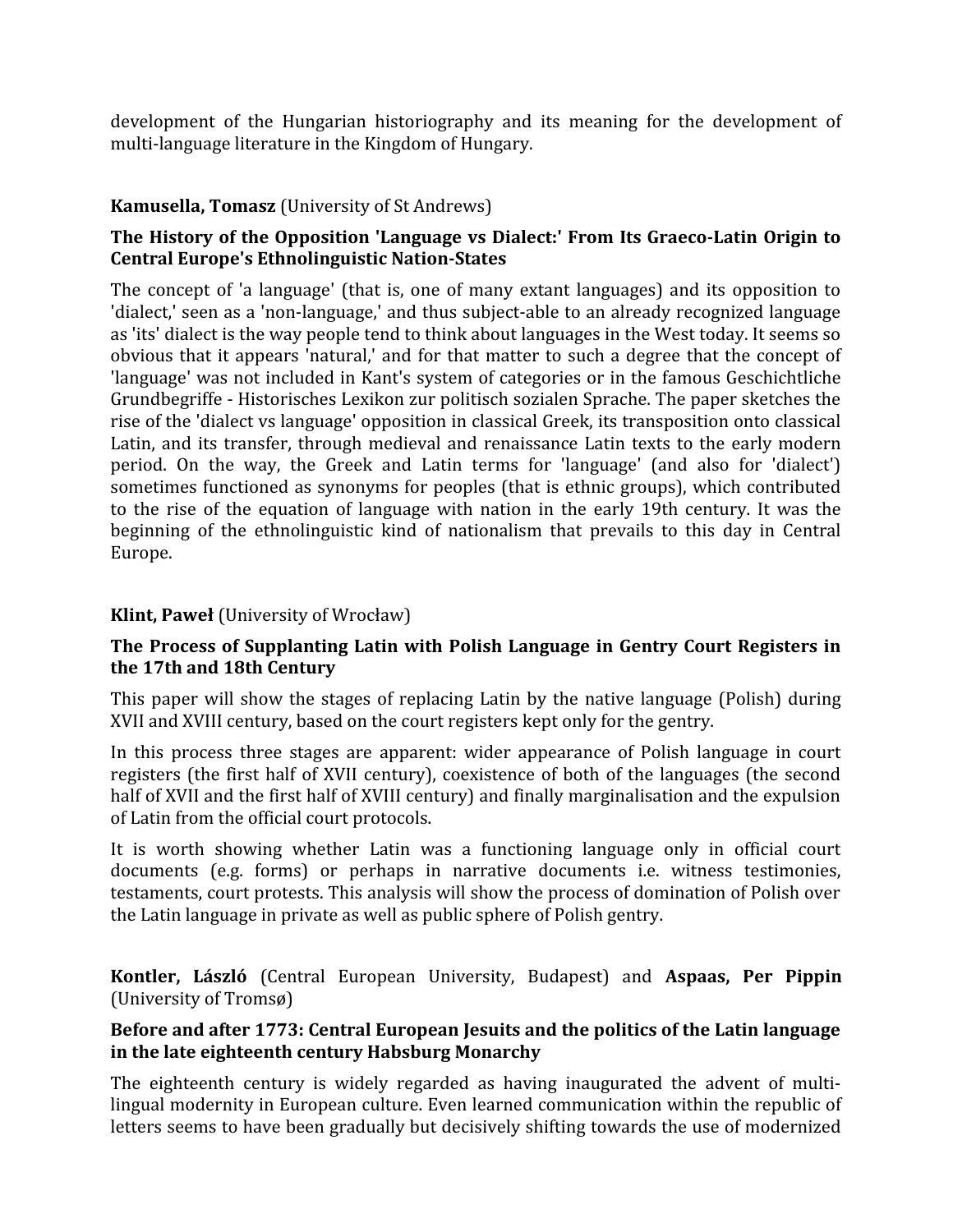vernaculars. Yet, amidst the competition with French as an emerging international lingua franca, and as well as with local rivals, Latin demonstrated a strong resilience; and even those who played a role in its slow decline, included some who lamented the process and its results. Jesuit scholars were foremost among those who continued to champion the cause of Latin in learned communication, for reasons that are partly obvious, but also for ones central to the ethos of the international respublica litteraria; their decision to do so was commended by enlightened writers not necessarily sympathizing with the order on other points. The suppression of the Society of Jesus which culminated by Pope Clemens XIV's bull of 1773, therefore, marks a watershed in the contest of Latin with European vernacular languages for the control of learned discourse. In the Habsburg Monarchy the suppression of the order was tied up with the efforts of the rulers and their governments at the administrative consolidation of their territories. Accordingly, the fate of Latin as a hitherto privileged language of intellectual culture, higher level instruction and administration was also embraced in the pursuit of this agenda, which met especial challenges in the vast Hungarian provinces. Our paper will explore the complex realignments thus occasioned around the status of Latin (versus German, versus vernaculars) through the shifting positions taken by the famous Viennese Imperial and Royal Astronomer Maximilianus (Maximilian) Hell. Hell's advocacy of Latin and strong "Hungarus" cultural allegiances were salient, but his reputation among the Hungarian political elite was ambivalent – partly because of his association with his assistant Joannes (János) Sajnovics' work on Hungarian and "Lappian" linguistic kinship, which supposedly undermined that elite's discourse of origin and social distinctiveness.

#### **Lachner, Višnja** and **Roškar, Jelena** (University of Osijek)

#### **Latin Language as a Constitutive Part of the Identity of the Croatian Nobility**

The purpose of this paper is to point out the role and importance of Latin language in the first half of the 19th century which was in Croatia a part of municipal law (iura municipalia) of Croatian nobility, therefore estate "natio croatica" (classes and orders were the kingdom and natio that forms the kingdom and that carries name after him - natio croatica), and that means the Croatian kingdom. Croatian estates and orders were defending Latin as the official language not only to protect their privileges of the feudal written in these language, but also primarily to defend Croatia "municipal" law, or their right to decide about anything that falls under its own autonomy, therefore and the question which will be the official language in Croatia. By introducing of another's language, Croatian nobility would remain without their official language, the one of its rights. Croatian nobility, defending the use of Latin language, also defended from the dangers that could rip off the administrative unity of the Triune Kingdom. In fact, it would be happened by leaving the Latin in the situation in wich the Banal Croatia does not have built linguistic standard of Croatian language. Latin is the language of a centuries-old use and it has become a part of the Croatian constitution, and thus a part of that core which defines the estates position of the Croatian nobility as defender of Croatian statehood. The abolition of feudalism in 1848th is the formal end of the "nationis croaticae" and also is an affirmation of the Croatian nation, which included the nobility under the notion of people and formed a new type of community – free from class differences. The struggle for national language then conducted at two different levels, one that has resisted the introduction of the Hungarian language in schools and administration,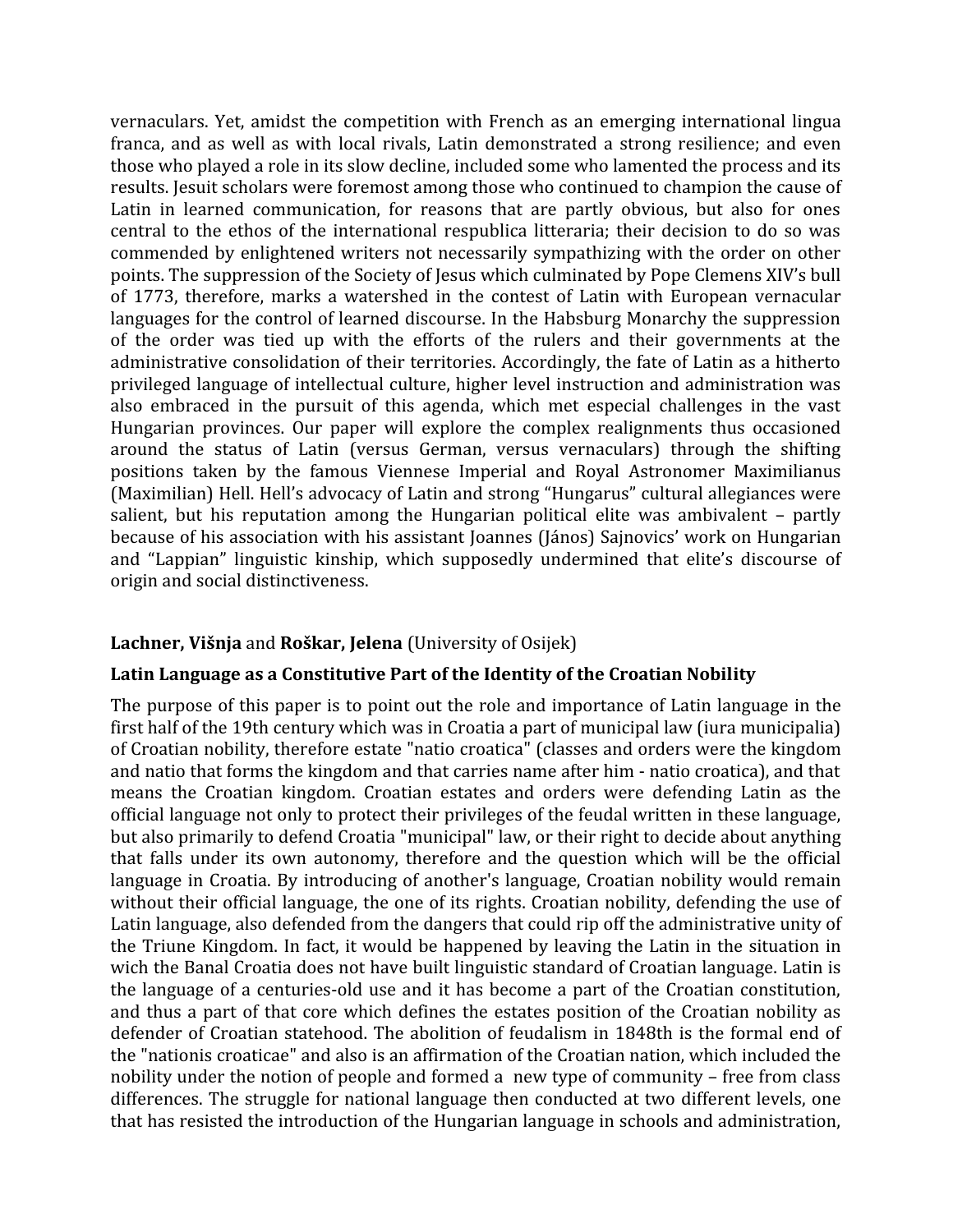and one that has sought to link "membra disjecta ", scattered parts of the Triune Kingdom by introducing a common language who had replaced Latin and take his function in the construction of the Croatian national identity.

# **Margócsy, István** (Eötvös Loránd University of Budapest)

### **Als Sprache zur Ideologie wurde: Ungarn im 18. Jahrhundert**

Am Anfang des achtzehnten Jahrhunderts versuchte es zum ersten mal ein ungarischer Lehrer, in einem Gymnasium ungarisch zu sprechen, und den Lehrstoff ungarisch zu lesen – sein Versuch endete mit einem kläglichen Fiasko, und der Lehrer musste seine Stelle verlassen; aber nach einigen Jahrzehnten, schon am Ende desselben Jahrhunderts, im Jahre 1792, der ungarische Landestag ein allgemeines Gesetz verabschiedete, das vorschrieb, in allen Schulen, Gymnasien und Hochschulen Ungarns auch die ungarische Sprache offiziell zu unterrichten. In diesen Jahrzenhnten in Ungarn veränderte sich ganz die Gesinnung über die Rolle der Sprache in der Kultur (sowohl in kulturellen als in politischen Kreisen) – anstatt der alten Auffassung, die die Sprache nur als "Vehiculum" der Gedanken und der allgemeinen Kommunikation vorstellte, und in der Verschiedenheit der Nationalsprachen nur praktische Probleme sah, die neue Philosophie die Sprache als wichtigstes Zeichen der Nationalidentität propagierte. Alle Theorien der gesellschaftlichen Erneuerung Ungarns beruhten auf der Überzeugung, dass das Ziel der Modernisierung nur durch die Ausbildung und Kultivierung der Heimatsprache zu erreichen ist; man glaubte, dass die alte Priorität der lateinischen Sprache in allen Bereichen der Kultur und des gesellschaftlichen Lebens abgeschafft werden muss. Diese Bewegungen begannen in den Schulen und Gymnasien, in einigen schriftstellerischen Versuchen -- aber endigten in politischen Debatten: als ob zwischen der Kultur und Politik die Sprache eine Verbindungsrolle zu spielen imstande gewesen wäre.

Meine kurze Abhandlung beschäftigt sich mit dem langen und langsamen Vorgang dieser Sprachideologie, und versucht es, den ideologischen und praktischen Kampf zwischen den Sprachen zu präsentieren. Am Anfang des achtzehnten Jahrhunderts Ungarn eine ruhige und sichere Heimat der lateinischen Musen war – am Ende des Jahrhunderts war es eine patriotische Pflicht, mit den Musen sich nur ungarisch zu unterhalten.

#### **Matasović, Maja** and **Tvrtković, Tamar**a (Croatian Institute of History, Zagreb)

#### **Latin at the Crossroads of Identity**

The purpose of this paper is to explore, on the basis of the chronicle (Protocollum) of the Franciscan monastery in Našice, the role of the Franciscan order in creating and preserving national identity. The chronicle is an internal document, written in Latin (except during the period of national revival 1848-1856, when the writers of the chronicle, interestingly, decided to use Croatian). This document gives us insight into multiplicity of nations and languages that have made a part of the Franciscan community in the small Slavonian town in the 18th and 19th century. A great part of those Franciscans, apart from Croats, were also Hungarians, Germans, Slovaks, etc. They came from and served in parishes throughout the Austro-Hungarian Empire, and so they were exposed to different cultural, scientific and social influences, as well as carrying their own values into other areas where they worked.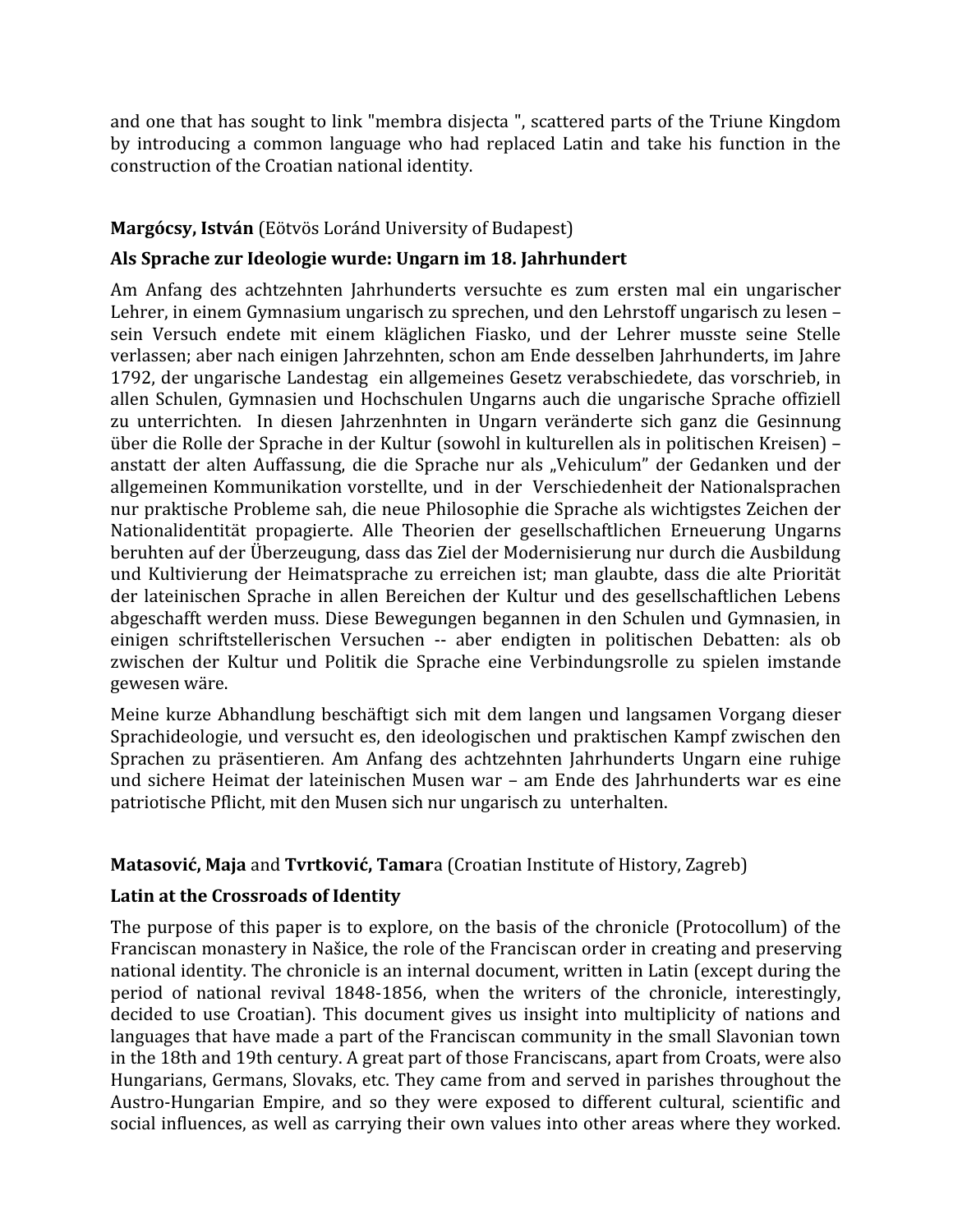Latin was a language that enabled their communication and cooperation, governed their daily schedule in prayers and masses, brought them orders from higher instances, and described their history and daily life in their own words. Latin also made them a part of a much larger international group, the Catholic Church, giving them another, not national kind of identity.

## **Ristović, Nenad** (University of Belgrade)

## **Latin-Vernacular Relation in the 18–19th Centuries: The Serbian Case**

Among the Serbs Latin language became unavoidable element of education, culture and communication very late, not until the beginning of the 18th century, when exclusive status of Latin seriously began to change. However, as the Serbs' integration in the Latin language world was the result of their migrations in the Hungarian part of Habsburg Monarchy where Latin remained school and administration language almost until the mid of the 19th century, the large number of them was intensively oriented to learning and using Latin for more than a century. The Enlightenment views on vernacular were of current interest of the Serbs, the language of which was in radical transformation, and these views also were reflected in their perception of Latin, though it remained their primary language in the high-level communication and secondary language of literary expression (after Serbian). Another Serbian specificity of Latin–vernacular relation was Latinist reaction on classicistic efforts at applying classical metrics in Serbian and increasing production of Serbian Latin poetry thereafter.

# **Sechel, Daniela** (University of Vienna)

# **The Politics of Medical Translations in the Habsburg Monarchy 1770-1830**

In all European countries the eighteenth century was characterized by efforts to improve the vernaculars. The translations of the medical books form Latin to other vernaculars spoken in the Habsburg Monarchy, including, German, Hungarian, Romanian, Polish, Czech etc. There were also translation from vernaculars to Latin. These translations had a great influence upon medical knowledge and practices on the eastern fringes of the empire. They made manuals and books published by the professors at the Viennese medical Faculty accessible in all the Monarchy. The usage of the same manuals and books implies that more or less the same medical knowledge was shared by the medical practitioners. Thus, medical and scientific translations were also an important instrument for standardization of the medical educations in the Habsburg Monarchy.

My paper looks at the politics of medical translation from Latin to vernacular and from vernaculars to Latin in order to show the complexity of knowledge production and circulation in the intercultural and multiethnic contexts of the Habsburg Monarchy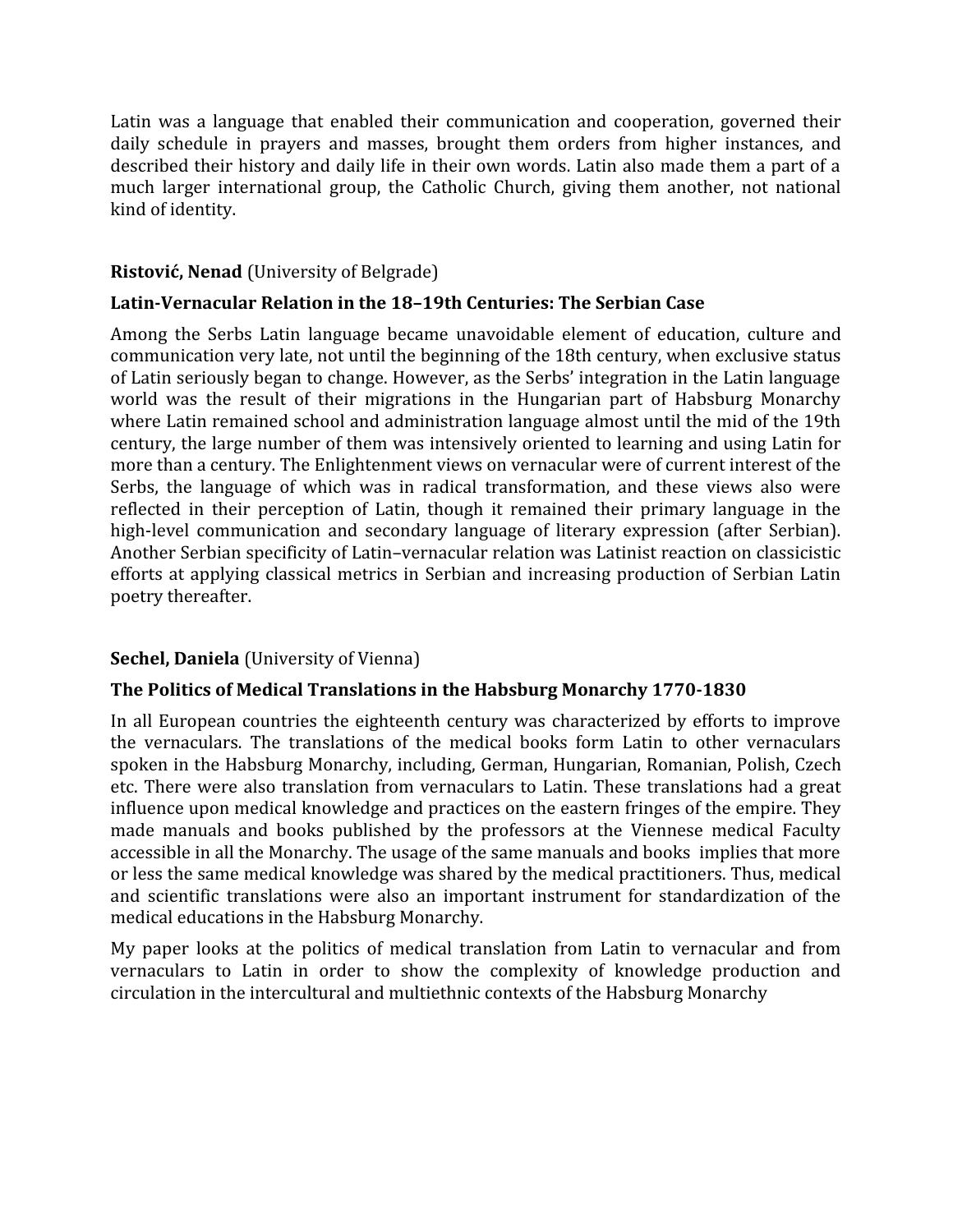## **Seidler, Andrea** (University of Vienna)

## **The impossibility of abandoning Latin: The learned journals in German language in the kingdom of Hungary during the late Enlightenment period**

Mein Vortrag beschäftigt sich mit der Genese der ersten Gelehrten Zeitschriften des Königreichs Ungarn, die in deutscher Sprache erschienen und sich den Anspruch stellten, das Aus- und Inland über Ergebnisse der Forschungen auf dem Gebiet der Human- und der Naturwissenschaften zu unterrichten. Dabei spielte die Entscheidung über die Verwendung des Deutschen eine wesentliche kultur- und bildungspolitische Rolle. Ob dadurch das Lateinische als Gelehrtensprache überwunden oder umgangen werden konnte, beziehungsweise wie die Autoren und Herausgeber auf das "Dilemma" der Dominanz des Lateinischen in der Wissenschaftswelt des Königreichs Ungarn reagierten, darüber möchte ich einige Reflexionen anstellen.

# **Sikiric, Zvjezdana** (University of Zagreb)

## **In Defence of Latin Language and Homeland: Latin Speeches in 1832 Croatian Parliament**

In 1832 two speeches in Croatian parliament marked the beginning of a more confrontational stance of the Croatian Estates towards the aspirations of the Hungarian national movement. In his speech Count Ivan Sermage treated the question of extension of civil rights to the protestants, while Count Franjo Vojkffy spoke against the introduction of Magyar as the official language instead of Latin. The paper presents the complex conditions in which these speeches were presented as well as their consequences.

# **Sipekiová, Nicol** (University of Trnava)

## **Language Culture with insight to Latin and Vernacular Languages according to a handbook of elementary stylistics (Syntaxis ornata, Tirnaviae 1773)**

Language education carried out in school is considered to be an important element making effect on language culture. In terms of Jesuit school system secondary grammar schools of gymnasium type provided Latin teaching and a great number of didactic literature for educational aims was produced there. One of these was a handbook of great importance titled Syntaxis ornata seu de tribus Latinae linguae virtutibus, puritate, elegantia, copia repeatedly edited in a lot of Hungarian towns throughout the 18th century. The author of this book of elementary Latin stylistics was a French Jesuit F. Pomey and it considers various demands of the inhabitants arising from the multi-ethnic character of the region in which the grammar was used.

Latin constantly coexisting with vernacular languages was affected by their mutual interference mainly in lexical and syntactical level of the language. The above mentioned book discusses issues of correct and incorrect daily Latin working with method of the confrontation of language virtues with linguistic mistakes between classical and contemporary Latin on one side and between Latin and vernacular languages on the other side.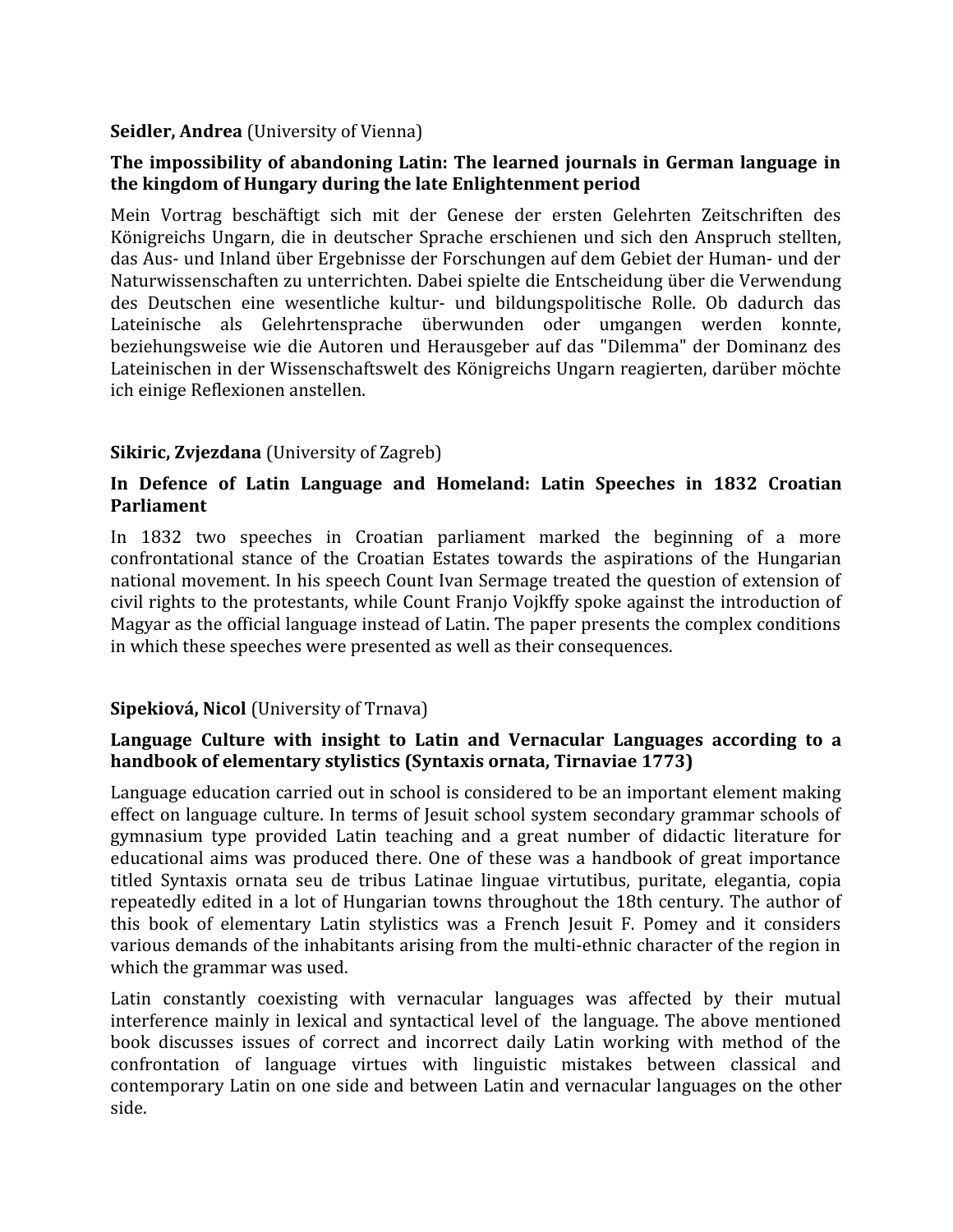My paper is dealing with questions of grammar correctness and peculiarities according to a trilingual (Latin-Hungarian-German) version of the mentioned handbook.

## **Stefanek, Paweł** (Maria Curie-Skłodowska University in Lublin)

## **Roman Law and Latin terminology at the Faculty of Law at the University Dorpat (1802-1914)**

During the XIX century Uniwersitat Dorpat (nowadays University of Tartu in Estonia) played a very crucial role in the raising of the many new nations in the Central and Western Europe. Thanks to the German autonomous Landestaat in the Baltic provinces only here in Russian Empire Poles, Estonians, Latvians, Lithuanians, Ukrainians, Belarusians, Jews and even Georgians could find a unique atmosphere of freedom. German character of this university also allowed them in learning roman law and Latin legal terminology. The best proof of it are two Estonian Law Journals Õigus and Juridica, which were published after the Great War and contain many Latin words. We should also know that Roman Law was another factor who could separate Central Europe from Russia. This is why the aim of my article will be to show how roman law and Latin legal terminology helped in creating modern society in this part of Europe.

## **Szabó, Ádám** (University of Szeged)

### **Entwining of feudalism, Enlightenment and Catholicism in Hungary: The cultivation of language by Bishop Ferenc Barkóczy**

Ferenc Barkóczy (1710-1756) was one of the most important supporters of culture in the Catholic Church. Being on the confines of two historical eras and two political systems, he displayed a various activity to increase the level of culture to a European level both in his own diocese, and in the whole country. For this purpose, he found it necessary to develop not only the Latin, but (in that time almost first) also the Hungarian language, equally for political, cultural and religious reasons. He improved language teaching, patronized literature, ran a printing press for Latin and Hungarian books; and above all, he tried to succeed within the Catholic Church. Of course, religious works had already been widespread, but he was the first, who initiated to assist the education of the clergy with Hungarian writings, which meant the broadening of the borders of theological language. The purpose of my lecture is to demonstrate these happenings by the practical activity and the Latin and Hungarian writings of the bishop: to delineate the beginning of the process that made the Catholic theology bilingual in Hungary.

# **Török, Zsuzsanna** (University of Konstanz)

#### **Disciplining the political space: Staatenkunde in Hungary around 1800**

The suggested presentation will deal with the institutionalization and appropriation of the discipline of Staatenkunde, the descriptive science of Staatsmerkwürdigkeiten, in higher education and the larger educated public in Hungary around 1800. Officially labelled as Statistik (German) or Statistica (Latin), the discipline was integrated in the course of the Theresian reforms in the improved curricula of legal education in the royal academies and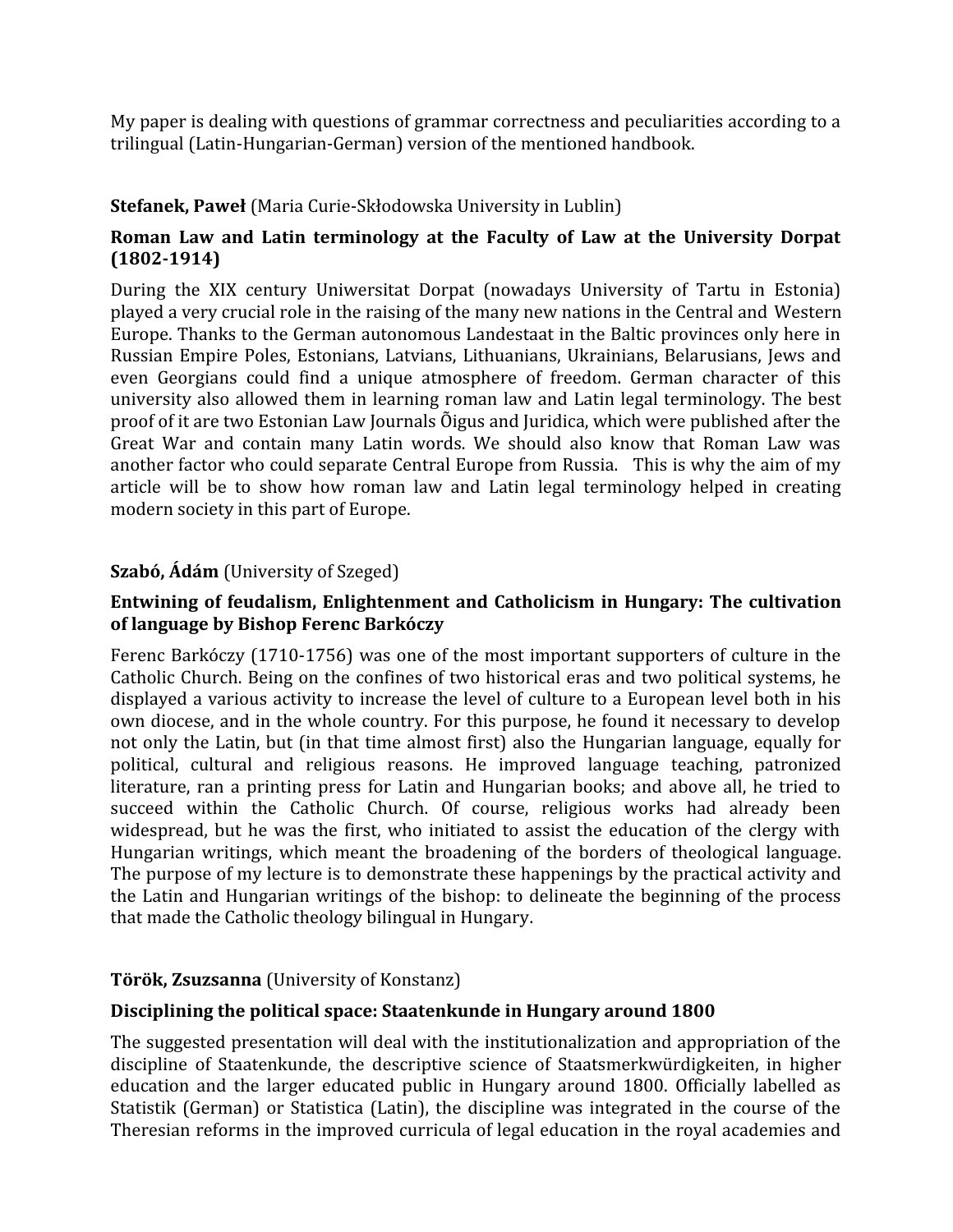in the only university of the country. It was also adopted in the educational curricula of the higher tiers of protestant highschools (Calvinist colleges and Lutheran Lycees) and enjoyed a broad popularity in the educated circles in the Monarchy and beyond. Professors teaching in the former, state‐controlled institutions, published Staatenkunde textbooks almost exclusively in Latin, whereas their counterparts in the Protestant schools published mostly in Hungarian and German, respectively. The analysis of a selection of books written in the vernaculars and in Latin in from the time span 1790‐1848 will seek an answer to the question if significant difference in method, contents and political perspective can be discerned in the two groups. Can Latin be associated with theoretical and political "conservatism"? Was Staatenkunde and its Hungarian counterpart, honismeret, designated for a broad audience, conveying modern, up-to-date and socially useful knowledge? Was the latter bound in any ways with agendas of nation-building in Hungary? The discussion will also provide an opportunity to reflect on the various ways Staatenkunde "imagined" the political territory as a legal space but also on its specific ways of defining and analysing "statistical" data at the onset of scientific and scholarly professionalization.

#### **Tóth, Sándor Máté** (University of Szeged)

#### **Lateinische Staatssprache – ungarische Nationalsprache: Zeitschriften auf Latein um die Jahrhundertwende des 18-19. Jahrhunderts für die Sache der ungarischen Sprache**

Die Traditionen des Journalismus auf Latein – obwohl man schon sowohl deutsche als auch ungarische Blätter findet – waren noch in Ungarn des 18. Jahrhunderts, sogar in der ersten Hälfte des 19. Jahrhunderts lebendig. Der Erfolg der adeligen Bewegung nach dem Tod von Joseph II. brachte nicht nur für die ungarische Sprache Ergebnisse, sondern die Rolle der lateinischen Sprache hat sich auch verstärkt. Dafür ist eine neue Zeitschrift auf Latein ein Beweis, die verhältnismäßig kurze Zeit, von April 1790 bis März 1793, mit dem Titel Ephemerides Budenses erschien. Es ist vielleicht eine widersprüchliche Frage, dass die Zeitschrift auf Latein verlegt wurde. Das Blatt unterscheidet sich von dem Merkur von Ungarn auf Deutsch, das für die Vorgeschichte der Zeitschrift und ihr wirklich für ähnlich gehalten wurde. Aber Ephemerides zeigt nicht nur mit Merkur eine Verwandschaft, sondern mit zahlreichen anderen lateinsprachigen Zeitschriften des Zeitalters, wie zum Beispiel Ephemerides Vindoboneses, Nova Posoniensa, oder Ephemerides Posonienses, die bis 1838 großes Ansehen genoss. Die umfassende Untersuchung dieser Blätter hilft einem die Frage zu beantworten, mit was für einem Zweck die Zeitschriften auf Latein am Ende des 18. und in der ersten Hälfte des 19. Jahrhunderts starteten, und was für ein Leserpublikum anstrebten, sowie wovon die Lebensdauer und die Popularität einer solchen Zeitschrift abhängen konnte. Es scheint auch ein Paradox zu sein, dass Ephemerides Budenses mit seiner Lateinsprachigkeit einer der Wortführer der Sache der ungarischen Sprache ist. Was ist der Grund für den Anreiz, dass die Redakteure die lateinische Sprache wählten? Vielleicht die Verordnung von Maria Teresia im Jahre 1777 über collegium novorum publicorum, um zu lehren. Wollten sie vielleicht im Kreislauf der europäischen Kultur mit Fortsetzung der lateinischen Traditionen bleiben? Ist es eventuell dem anzurechnen, dass die lateinische Sprache die Funktion der Staatssprache erfüllte?